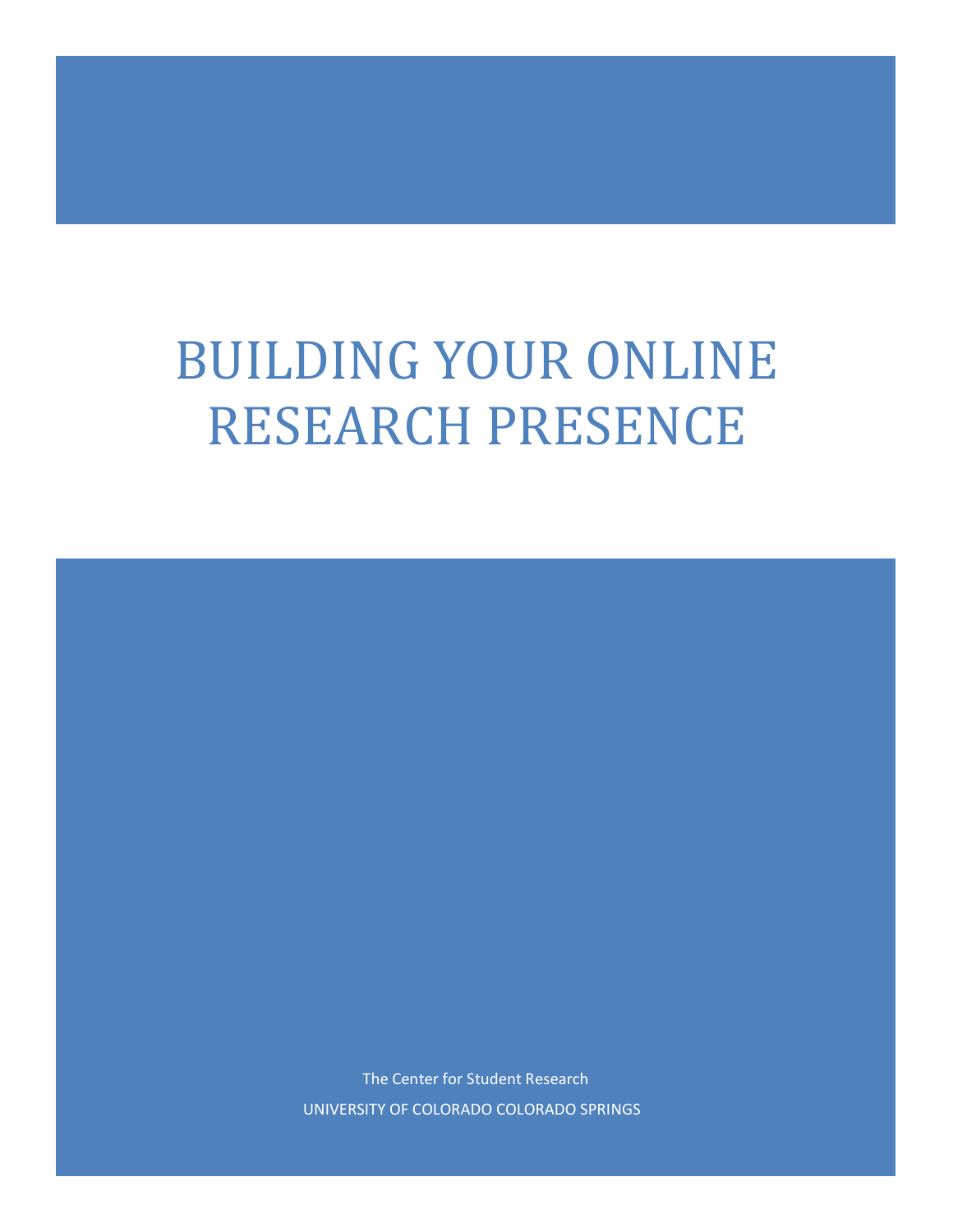# Contents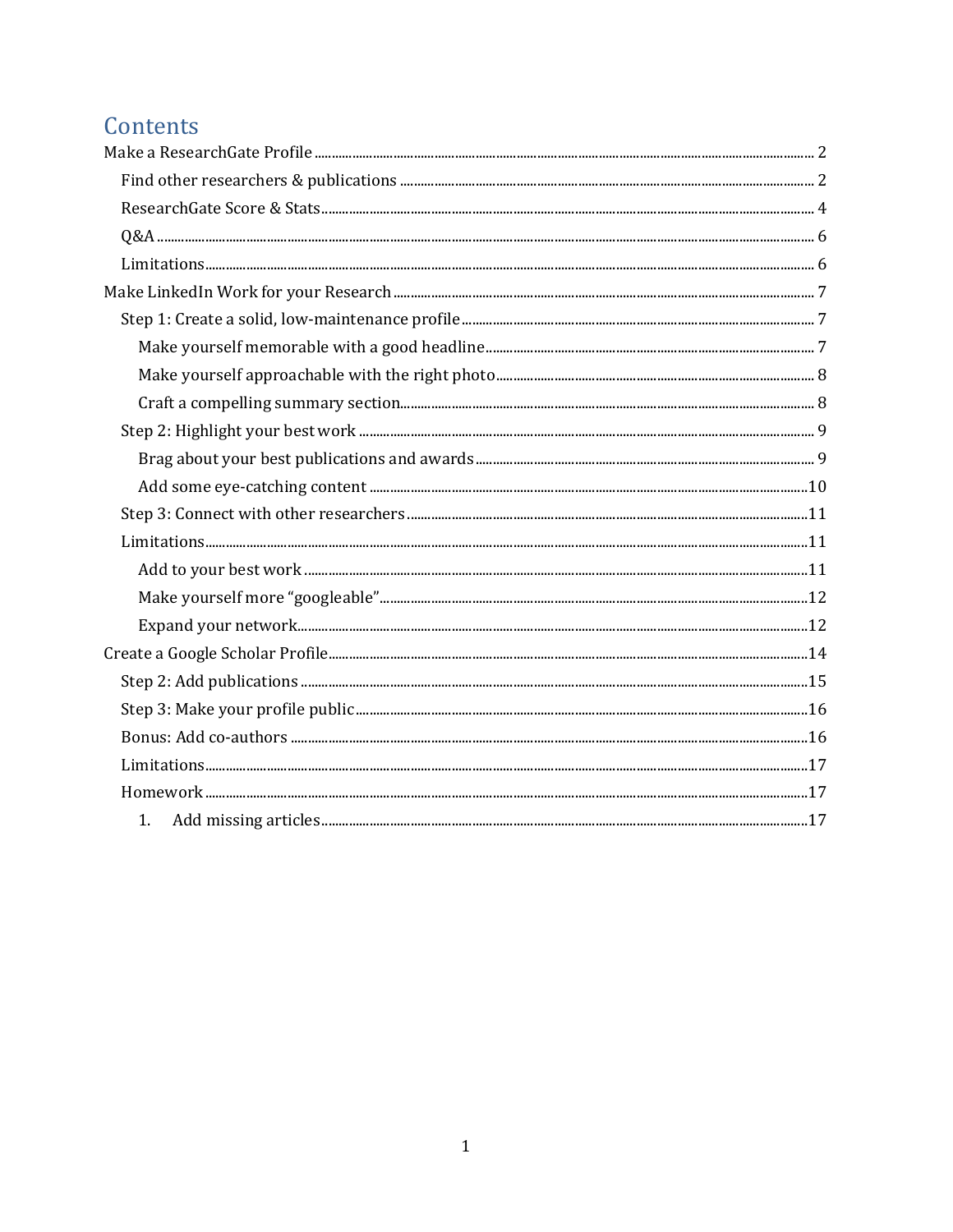## **Make a ResearchGate Profile**

<span id="page-2-0"></span>Today, we'll help you master a major player in the scholarly social network space, ResearchGate. ResearchGate claims 15 million scientists as users, and it will help you connect with many researchers who aren't on Academia.edu (especially those outside North America). It can also help you understand your readers through platform-specific metrics, and confirm your status as a helpful expert in your field with their "Q&A" feature.

Go ahead and sign up, setup your account (remember to add detailed affiliation information and a photo), and add a publication or two. Got your basic profile up and running? Great! Let's drill down into those three unique features of ResearchGate that you're going to explore for today's Challenge.

#### **Find other researchers & publications**

<span id="page-2-1"></span>Finding other researchers and publications on ResearchGate works a bit differently than on Academia.edu. Rather than allow you to specify "research interests" and find other researchers that way, ResearchGate automatically creates a network for you based on who you've cited, who you follow and what discipline you selected when setting up your profile.

So, key to creating a robust network is uploading papers with citations to be text-mined, and searching for and following other researchers in your field.

Searching for other researchers in your field is easy: use the search bar at the top of the screen and type in your colleague's name. If they're on the site, they'll appear in the dynamic search results, as we see below for Lorena Barba:

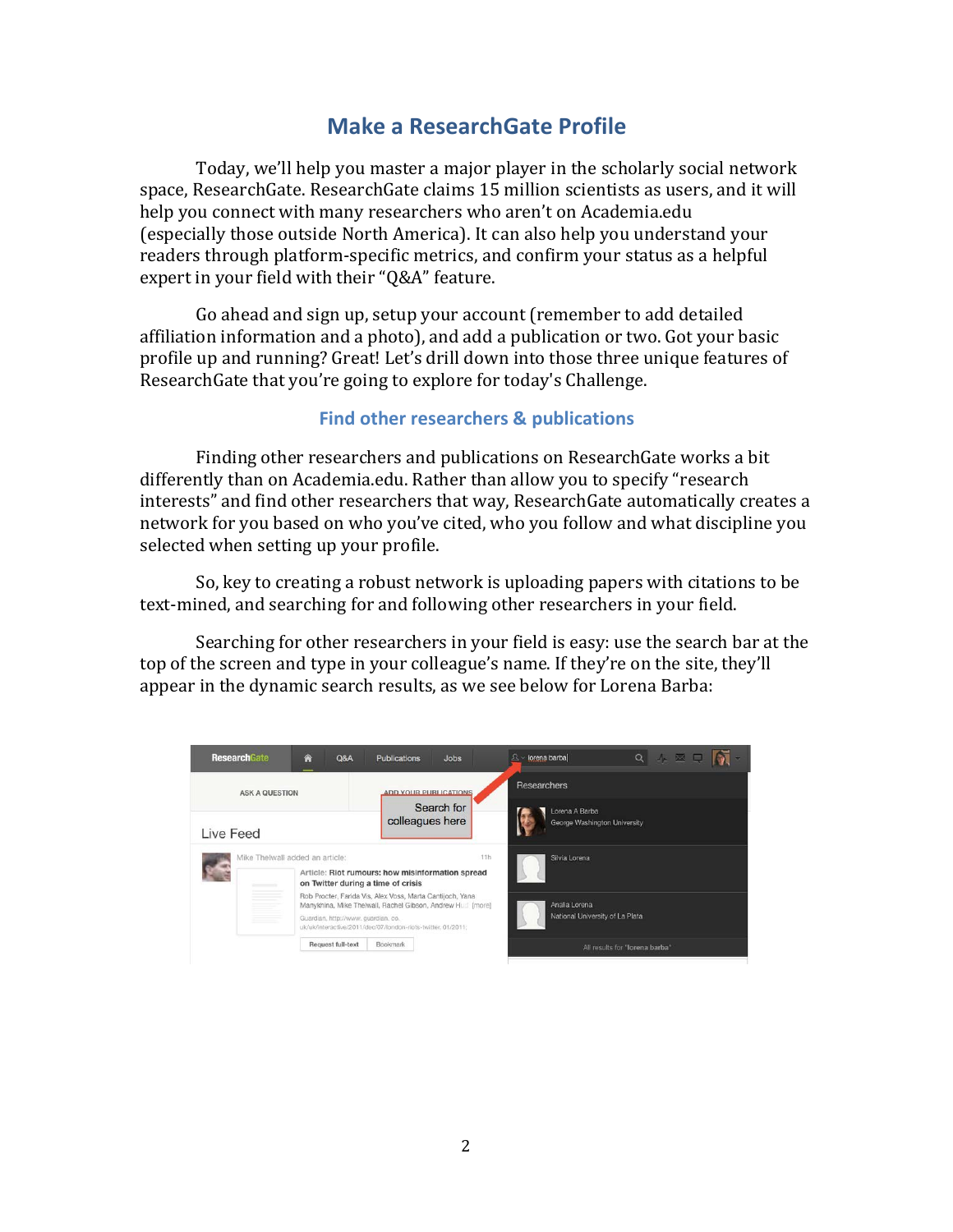Click on your colleague's name in the search results to be taken to their profile, where you can explore their publications, co-authors, and so on, and also follow them to receive updates.

ResearchGate also text-mines the publications you've uploaded to find out who you've cited. Using that information, they add both researchers you've cited and those who have cited you to your network. Your network also includes colleagues from your department and institution.

To explore your network, click the "Publications" tab at the top of your screen to begin exploring the publications that are in your network. You can browse the most recent publications in your area of interest, your network, and so on, using the navigation bar seen here:

| Browse publications from  |
|---------------------------|
| RECENTLY PUBLISHED        |
| YOUR NETWORK              |
| Co-authors                |
| Researchers you cited     |
| Researchers who cited you |
| Department colleagues     |
| Institution colleagues    |
| Researchers you follow    |
| YOUR FIELD OF RESEARCH    |
| YOUR BOOKMARKS            |

If you find an interesting publication, you can click the **paper title** to read the paper or click on the **author's name** to be taken to their profile. And on the author's profile, you can explore their other publications or choose to follow them, making adding a new colleague to your network a snap.

| Click to go to author<br>profile, where you<br>can follow them and<br>read their other<br>publications | <b>RESEARCHERS YOU CITED</b><br>pains front a before a transferred come<br>and calenteries, monitoring story is<br>Source | Richard A Galbraith published an article:<br>Article: Engaging basic scientists in<br>translational research: identifying<br>opportunities, overcoming obstacles.<br>Jennifer A Hobin, Anne M Deschamps, Rid<br>[Show abstract]<br><b>Impact Factor</b> |          | Bockman, Stanley Cohen, Paul Dechow, Char<br>William Galey, Mariana Morris, Sharma Prabhakay<br>Usha Raj, Peter Rubenstein, John A Smith, Patrick<br>Stover, Nancy Sung, William Talman, Richard Galbraith<br>Journal of Translational Medicine 04/2012; 10:72. - 3.46 | Click to go to<br>publication page,<br>where you can read<br>the full-text & |
|--------------------------------------------------------------------------------------------------------|---------------------------------------------------------------------------------------------------------------------------|---------------------------------------------------------------------------------------------------------------------------------------------------------------------------------------------------------------------------------------------------------|----------|------------------------------------------------------------------------------------------------------------------------------------------------------------------------------------------------------------------------------------------------------------------------|------------------------------------------------------------------------------|
|                                                                                                        |                                                                                                                           |                                                                                                                                                                                                                                                         |          |                                                                                                                                                                                                                                                                        | bookmark the paper                                                           |
|                                                                                                        |                                                                                                                           | Download                                                                                                                                                                                                                                                | Bookmark | Share $-$                                                                                                                                                                                                                                                              |                                                                              |
|                                                                                                        |                                                                                                                           |                                                                                                                                                                                                                                                         |          |                                                                                                                                                                                                                                                                        |                                                                              |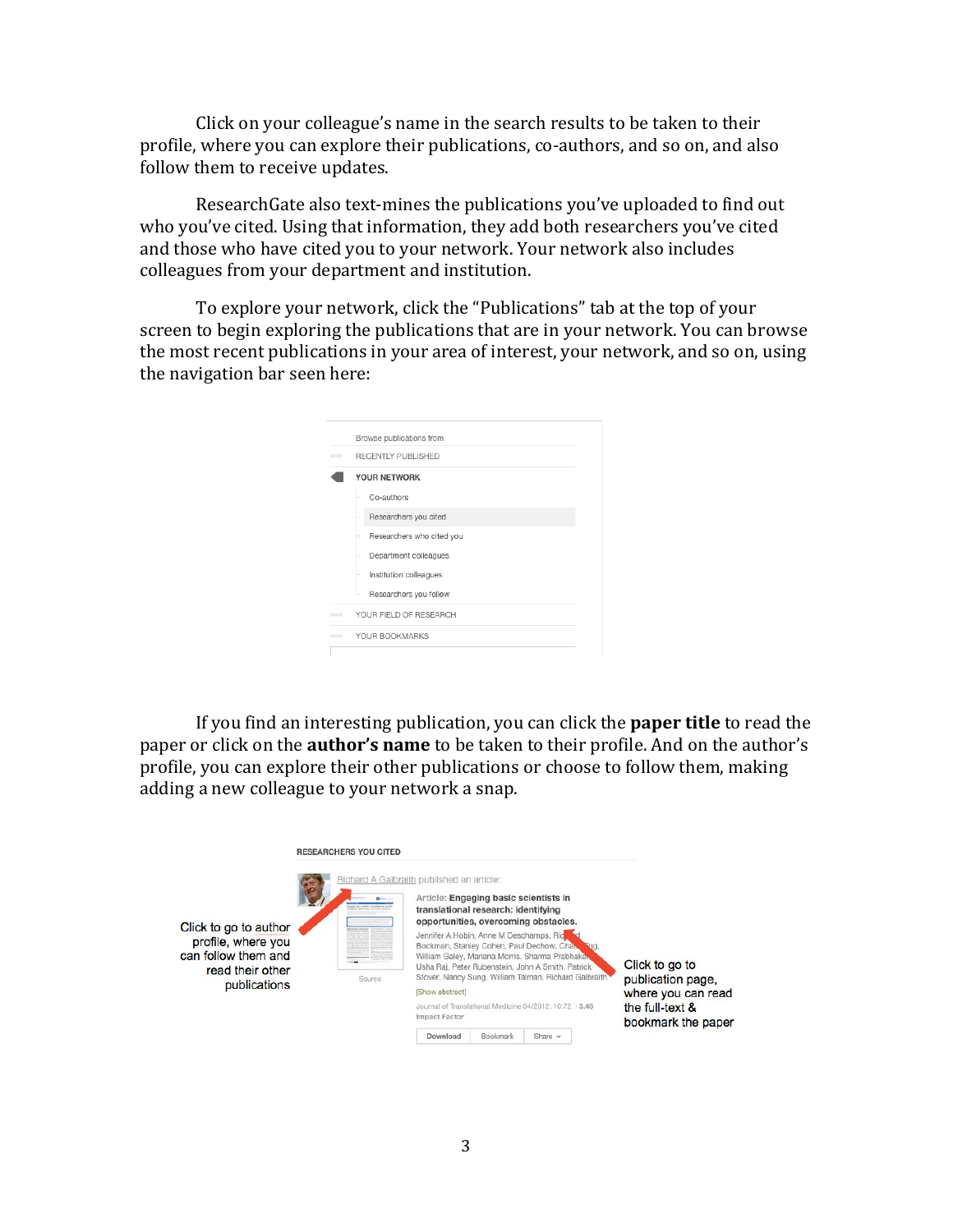#### **ResearchGate Score & Stats**

<span id="page-4-0"></span>If you're into metrics, the ResearchGate score and stats offer lots to explore. The **ResearchGate score** is an indicator of your popularity and engagement on the site: the more publications and followers you have, plus the more questions you ask and answer, all add up to your score. Check out Christoph Lutz's ResearchGate score:



ResearchGate also helpfully provides a percentile (seen above on the righthand side), so you know how a score stacks up against other users on the site. The score isn't normalized by field, though, so beware that using the score to compare yourself to others isn't recommended.

Some other downsides to be aware of: ResearchGate scores don't take into [account whether you are first author on a paper, they weigh site participation much](https://www.researchgate.net/post/Whats_this_RG_Score_nonsense) [more highly than other \(more important\) indicators of your scientific prowess, and](https://www.researchgate.net/post/Whats_this_RG_Score_nonsense) [don't reflect the reality of who's a high-impact scientist in many fields.](https://www.researchgate.net/post/ResearchGate_RG_SCORE_inclusion_in_the_personal_Curriculum_Vitae_CV) So, caveat emptor.

All that said, ResearchGate scores are fun to play around with and explore. Just be sure not to take them too seriously.

The **ResearchGate stats** are also illuminating: they tell you how often your publications have been viewed and cited on ResearchGate (recently and over time), what your top publications are, and the popularity of your profile and any questions you may have asked on the site's Q&A section.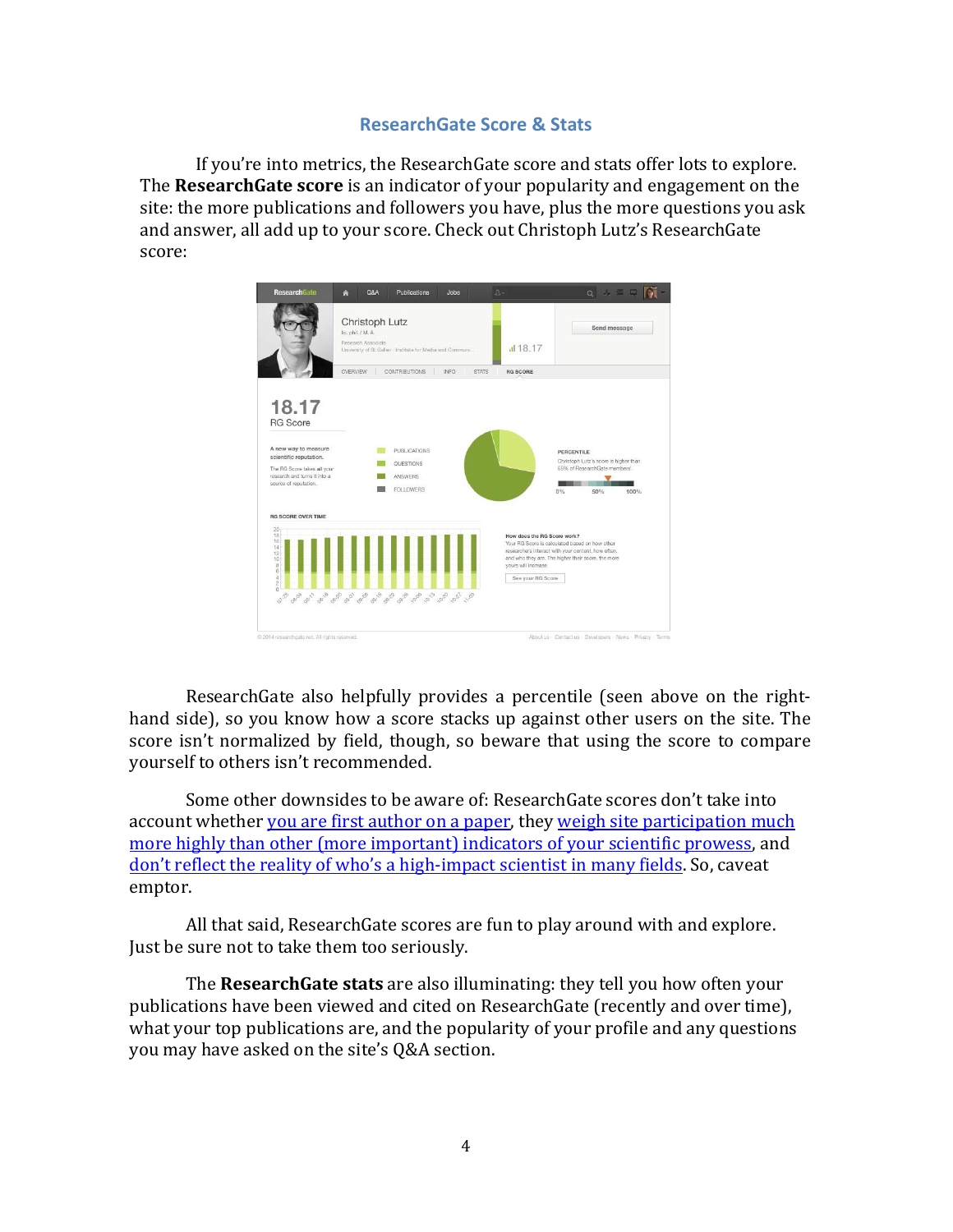On your profile page, you'll see a summary of your stats:

| <b>ResearchGate</b>       | ♠           | Q&A                                   | <b>Publications</b>  | Jobs                                                  |              | $R -$ |                     | $\alpha$<br>▲ 図□                                                            |
|---------------------------|-------------|---------------------------------------|----------------------|-------------------------------------------------------|--------------|-------|---------------------|-----------------------------------------------------------------------------|
|                           | <b>PhD</b>  | Lorena A Barba<br>Associate Professor |                      | George Washington University · Mechanical and Aerospa |              |       | 19.20               | <b>Follow</b>                                                               |
|                           |             | <b>OVERVIEW</b>                       | <b>CONTRIBUTIONS</b> | <b>INFO</b>                                           | <b>STATS</b> |       | <b>RG SCORE</b>     |                                                                             |
| 44<br><b>PUBLICATIONS</b> | 4k<br>Views | 1,546<br>Downloads                    | 180<br>Citations     | 29.68<br><b>Impact Points</b>                         | View stats   |       | D.C., United States | <b>George Washington University</b><br>Mechanical and Aerospace Engineering |

If you click on those stats, you'll be taken to your stats page, which breaks down all of your metrics with simple visualizations:



A caveat: like Academia.edu stats, ResearchGate stats are only for content hosted on ResearchGate, so it can't tell you much about readership or citations of your work that's hosted on other platforms. And since it's likely that your entire field isn't active on ResearchGate that means ResearchGate stats aren't representative of your full impact.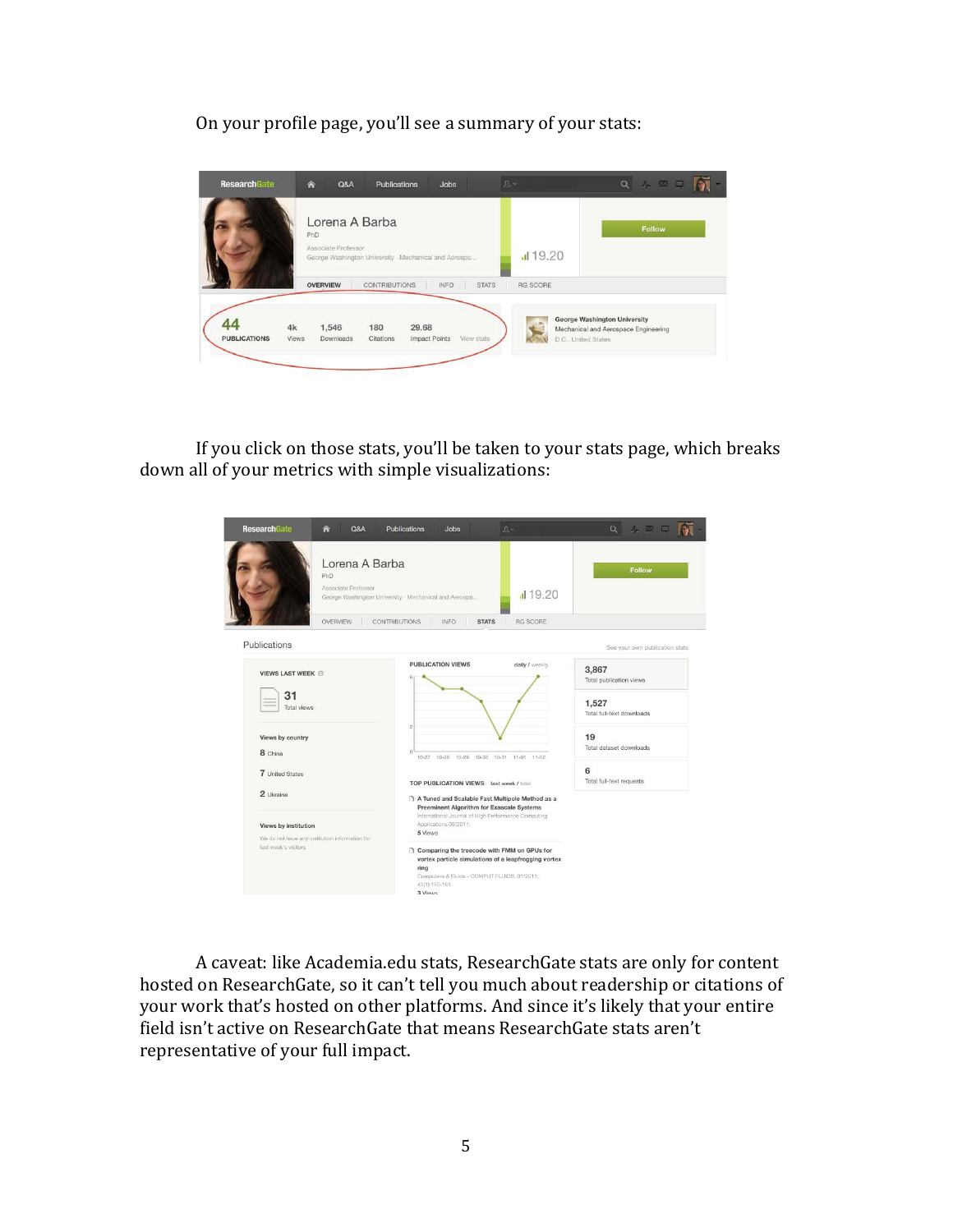#### **Q&A**

<span id="page-6-0"></span>Now that we've made some passive connections by following other researchers, let's build some relationships by contributing to the **Q&A** section of the site.

On the Q&A section, anyone can pose a question, and if it's related to your area of expertise, ResearchGate will give you the opportunity to answer. We'll talk more about the benefits of participating in the Q&A section of the site in the coming days, but basically it's a good opportunity to help other researchers and get your name out there.

Click on "Q&A" at the top of your screen and explore the various questions that have been posed in your discipline in recent weeks. You can also search for other topics, and pose questions yourself.

Two more cool ResearchGate features worth mentioning: [they mint DOIs,](http://blog.impactstory.org/?p=1104) meaning that if you need a permanent identifier for an unpublished work, you can [get one for free \(though keep in mind that they haven't announced a preservation](http://blog.impactstory.org/researchgate-doi/) [plan, meaning their DOIs might be less stable over time than DOIs issued by a](http://blog.impactstory.org/researchgate-doi/) CLOCKSSS-backed repository like Figshare). And you can also request Open Reviews of your work, which allows anyone on ResearchGate who's in your area of expertise to give you feedback--a useful mechanism for inviting others to read your paper. It's a feature that hasn't seen much uptake, but is full of possibilities in terms of publicizing your work.

#### **Limitations**

<span id="page-6-1"></span>Several readers have pointed out that Academia.edu and ResearchGate are information silos--you put information and effort into the site, and can't easily extract and reuse it later. And they're absolutely correct. That's a big downside of these services and a great reason to check out open alternatives like PeerLibrary, ORCID, and Impactstory (more on the latter two services in the days to come).

Some other drawbacks to both Academia.edu and ResearchGate: they're both for-profit, venture capital funded platforms, meaning that their responsibility isn't to academics but to investors. And sure, they're both free, which seems like an [advantage until you remember that it means that you are the product, not the](http://ukwebfocus.wordpress.com/2013/02/06/why-im-evaluating-researchgate/) [customer.](http://ukwebfocus.wordpress.com/2013/02/06/why-im-evaluating-researchgate/)

One solution to these drawbacks is to limit the amount of time you spend adding new content to your profiles on these sites, and instead use them as a kind of "landing page" that can simply help others find you and your three or four most important publications. Even if you don't have all your publications on either site, their social networking features are still useful to make connections and increase readership for your most important work.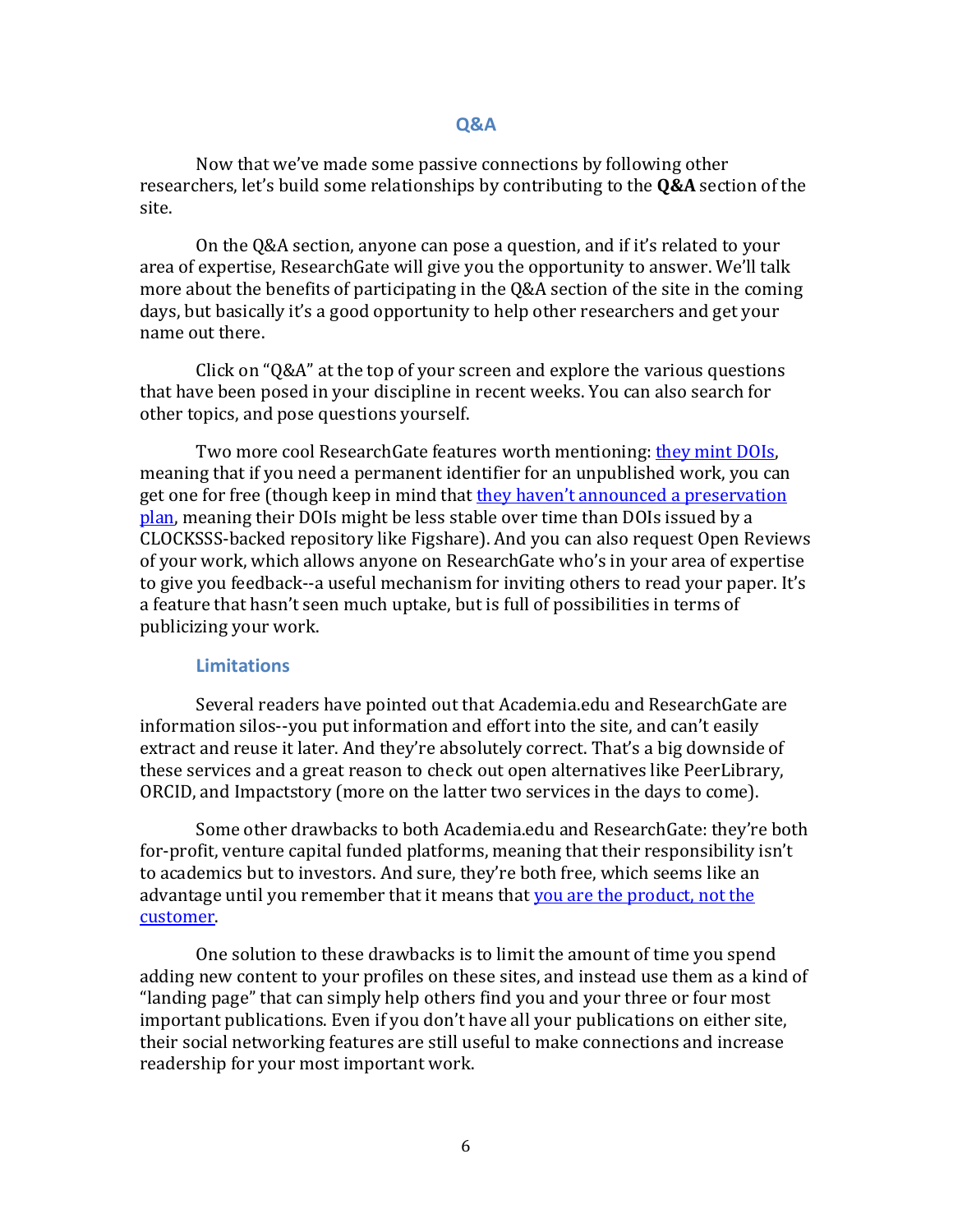# **Make LinkedIn Work for your Research**

<span id="page-7-0"></span>Many academics used LinkedIn "just in case someone contacts them." Our job today is to make your LinkedIn profile great enough that others will be *eager to contact you*. We're also going to build out your network a bit, so others can see the high profile work you've done.

For today's challenge, we're going to:

- Highlight your best work
- Connect with other researchers
- Create a profile that presents the best version of you and also doesn't need a lot of regular maintenance.

#### **Step 1: Create a solid, low-maintenance profile**

<span id="page-7-1"></span>You want to create a profile that presents the very best version of you, and also doesn't need a lot of regular maintenance. (Who has time for that?) You'll do this by writing a headline and summary that makes it clear in general terms why you're a smart and talented researcher and choosing a profile photo that's both professional and inviting.

#### **Make yourself memorable with a good headline**

<span id="page-7-2"></span>LinkedIn includes a short text blurb next to each person's name in search results. They call this your "Headline," and just like a newspaper headline, it's meant to stimulate enough interest to make the reader want more.

Here are some keys to writing a great LinkedIn headline:

1. **Describe yourself with the right words:** Brainstorm a few keywords that are relevant to the field you're targeting. Spend a few minutes searching for others in your field, and borrowing from keywords found in their profiles and Headlines. For instance, check out [Arianna C's](https://www.linkedin.com/profile/view?id=7046270) Headline: "Conceptual Modeling, Facilitation, Research Management, Research Networking and Matching". Right away, the viewer knows what Arianna is an expert at. Your headline should do the same.

2. **Be succinct:** Never use two words when one will do. (Hard for academics, I know.  $\circledcirc$ ) [Barbara K.,](https://www.linkedin.com/in/barbkamicker) who works in biotech, has a great Headline that follows this rule: "Microbiologist with R & D experience."

3. **Show your expert status:** What makes you the chemical engineer/genomics researcher/neuroscientist? Do you put in the most hours, score the biggest grants, or get the best instructor evaluations from students? This is your value proposition– what makes you great. Those with less experience like recent graduates can supplement this section by showing their passion for a topic. (I.e., "Computer scientist with a passion for undergraduate education.")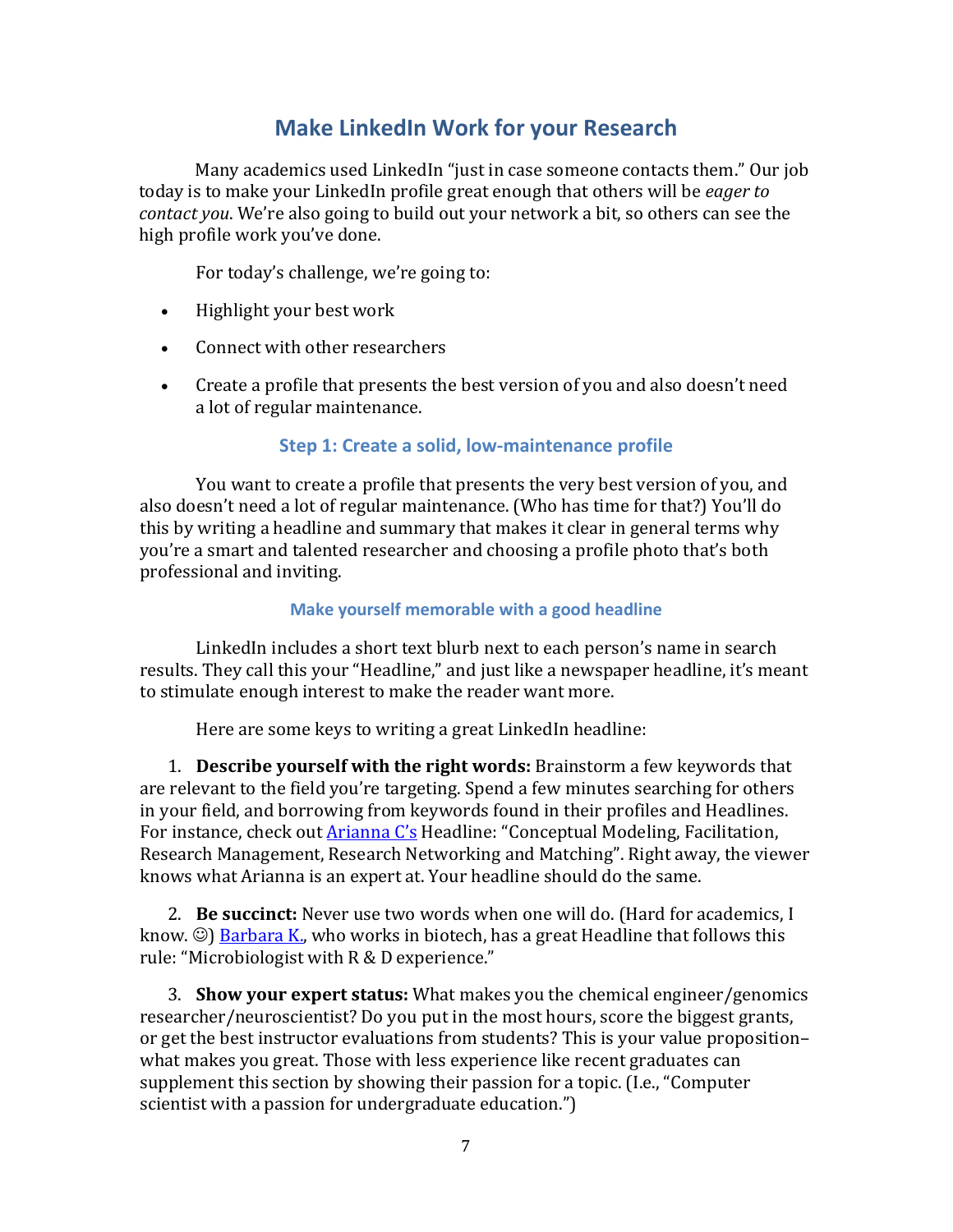4. **Use a tried and true formula to writing your headline:** 3 keywords + 1 value proposition = Headline success, according to career coach **Diana YK Chan**. So what does that look like? Taking the keywords from (1) and value proposition from (3) above, we can create a Headline that reads, "Computer scientist with a passion for undergraduate education and experience in conceptual modeling and research management." Cool, huh?

Well-written headlines are also key to making you more findable online– important for those of us who need disambiguation from similarly named researchers beyond [ORCID.](http://blog.impactstory.org/ten-things-you-need-to-know-about-orcid-right-now/)

#### **Make yourself approachable with the right photo**

<span id="page-8-0"></span>The next step to making yourself memorable is to get a good photo on your profile. Here are three tips to remember:

• **[Don't tilt your head](http://www.youtern.com/thesavvyintern/index.php/2013/10/16/your-linkedin-photo-sucks-here-are-5-reasons-why/)**. Lots of folks, especially women, do this in photos look friteondlier, but it ends up making you look unassertive instead. Be confident.

• **Turn your shoulders**; the [straight-on post yells "mug](http://www.dummies.com/how-to/content/a-good-profile-photo-makes-a-winning-linkedin-prof.html) shot."

<span id="page-8-1"></span>• **Try posting an action shot**, emphasizing for the viewer what you're good public sapteaking computer programming, and so on.

#### **Craft a compelling summary section**

Your Summary is an opportunity to provide a 50,000-foot view into your career and studies to date. Don't just use this section to repeat information found elsewhere on your profile. Instead, write a short narrative of your professional life and career aspirations, using some of the keywords left over from writing your Headline. When writing your Summary, aim to be specific and make your value clear.

Don't use technical jargon, but do provide concrete details about your research and why it matters. Make yourself a person, not just another name in a discipline. Describe what you've done and why it matters.

Here's a great example: [Elizabeth Iorns,](https://www.linkedin.com/profile/view?trk=contacts-contacts-list-contact_name-0&id=122265487) breast cancer researcher and entrepreneur, explains to profile viewers that:

*"Based on her own experiences as a young investigator seeking expert collaborations, Dr. Iorns co-founded Science Exchange. In 2012, after recognizing the need to create a positive incentive system that rewards independent validation of results, Dr. Iorns created the Reproducibility Initiative."*

Right there is specific proof that she gets stuff done: she's created solutions in response to service gaps for scientists. Impressive!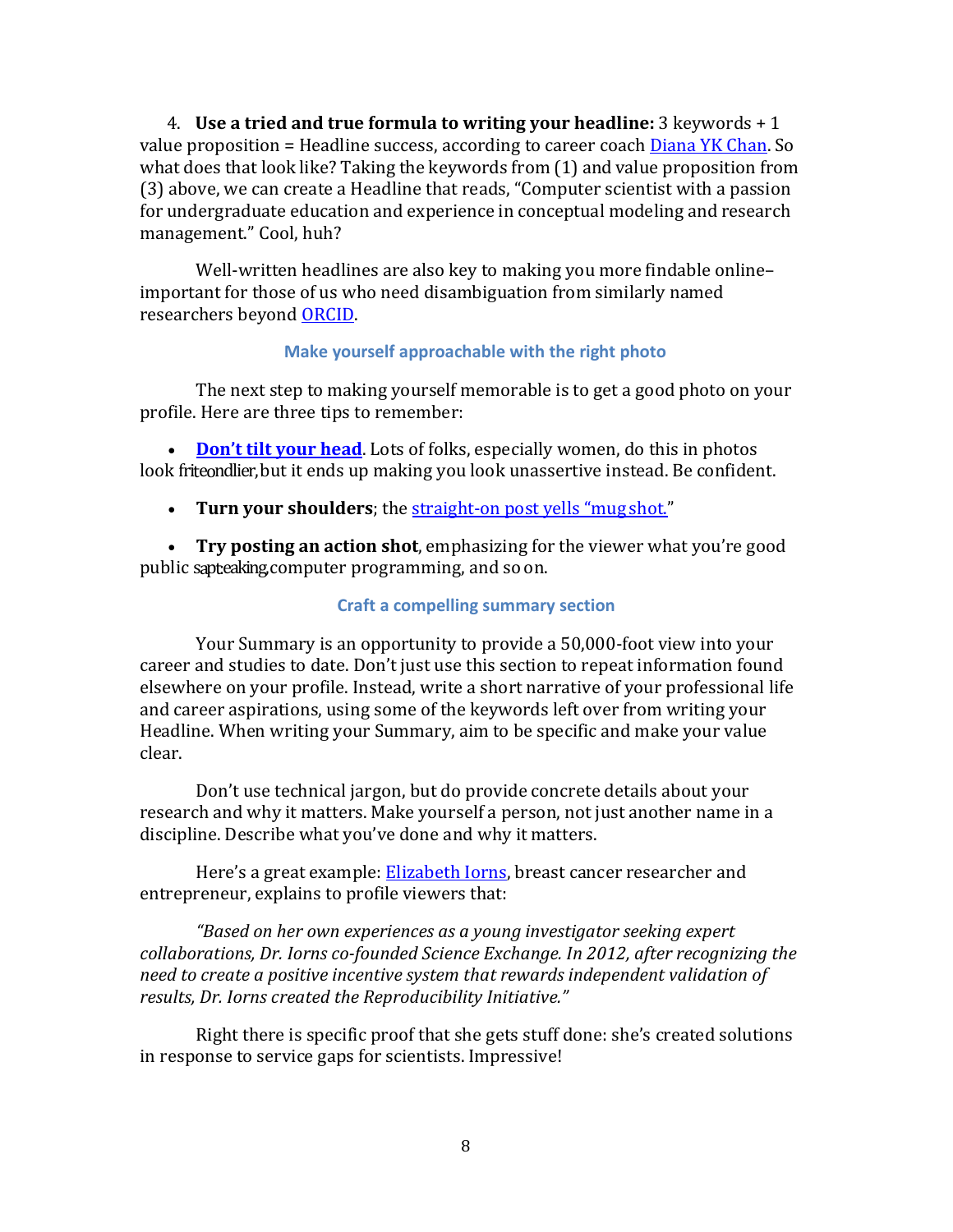#### **Step 2: Highlight your best work**

<span id="page-9-0"></span>Next, let's prepare for making a good impression on your LinkedIn network by highlighting the work that's most important to you. And you're going to get others to notice it by making sure some of it's eye-catching.

#### **Brag about your best publications and awards**

<span id="page-9-1"></span>Consider your publications and awards the vegetables–the stuff you really want to be consumed. You're going to make others notice them by listing them alongside the sweets–your eye-catching content.

You'll want to highlight only your best publications (especially those where you're a lead author) and most prestigious awards (i.e., skip the \$500 undergraduate scholarship from your local Elks club). List no more than 5 total.

Here's how to add them: in Edit Profile mode, you'll see a "Recommended for you" panel to the right of your profile photo and header section. Click the "Publications" tile to add that section to your profile.

On the Publications section, you'll need to manually add publication details. Here are the most important details to include:

- Title (this one's a no-brainer)
- Publication URL (so others can click through to read your work)
- Description (include your abstract in this space)

You can also add your co-authors, if they're on LinkedIn and you're already connected.

Now that your articles are added, drag the Publications section to appear just above or below any eye-catching content on your profile.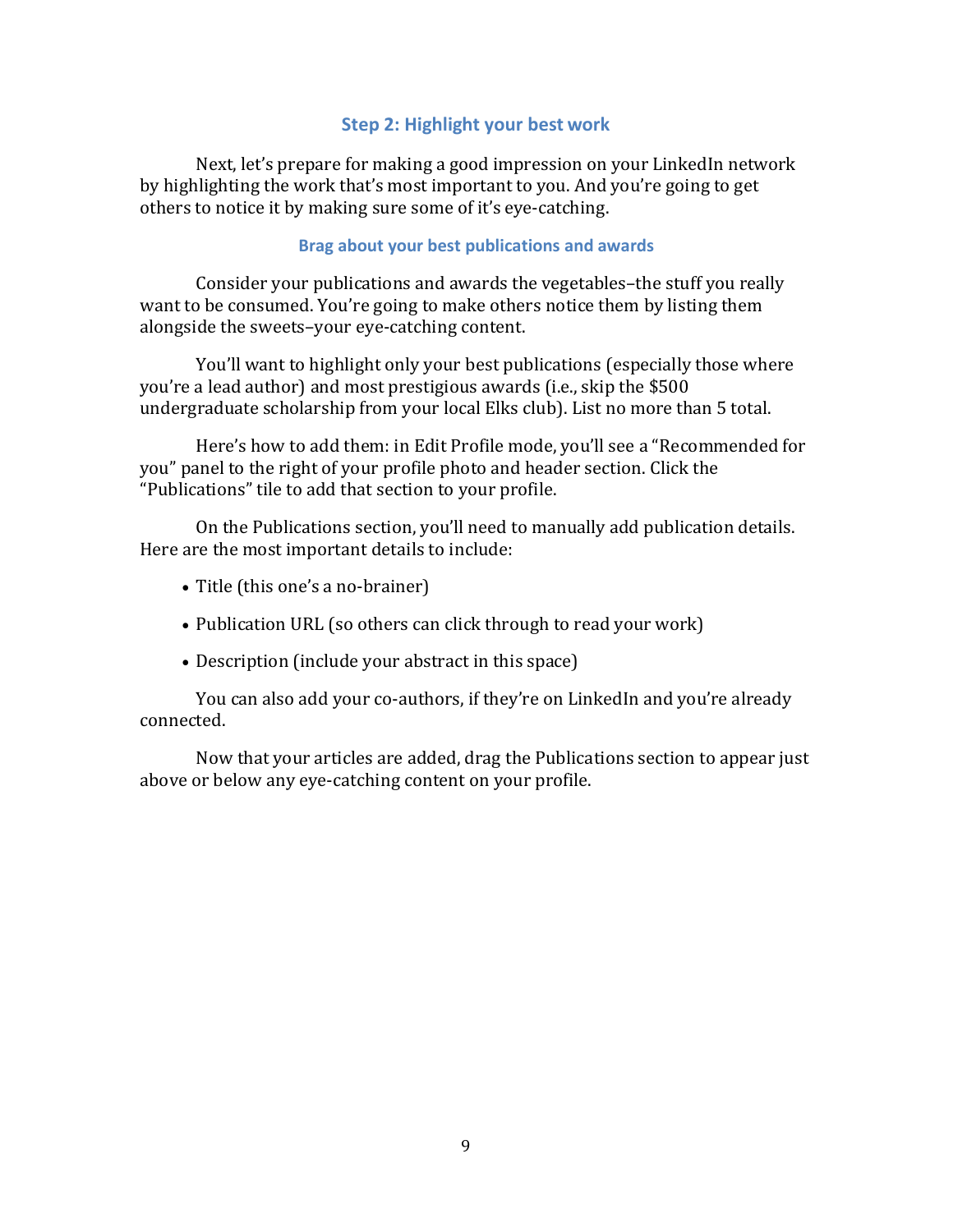#### **Add some eye-catching content**

<span id="page-10-0"></span>

With a little ingenuity you can make LinkedIn pretty good for showcasing what scientists have a lot of: posters, slide decks, and figures for manuscripts.

If you've ever given a talk at a conference, or submitted a figure with a manuscript for publication, you can upload it here, giving viewers a better taste of your work.

Neuroscientis[t Bradley Voytek](https://www.linkedin.com/profile/view?trk=contacts-contacts-list-contact_name-0&id=119895096) has added a Wow Factor to his profile with a link to a TEDx talk he gave on his research. Pharmacology professor [Ramy Aziz](https://www.linkedin.com/profile/view?id=19415908) showcases his best conference talks using links to Slideshare slide decks. And [GitHub repositories make an appearance alongside slide decks on postdoc Cristhian](https://www.linkedin.com/profile/view?trk=contacts-contacts-list-contact_name-0&id=54645790) [Parra's profile \(pictured above\).](https://www.linkedin.com/profile/view?trk=contacts-contacts-list-contact_name-0&id=54645790)

You too can upload links to your best–and most visually stimulating–work for a slick-looking profile that sets you apart from others. Here's how: add links, photos, slideshows, and videos directly to your profile using the Upload icon on your profile's Summary and Experience sections.

One caveat to adding content to your profile: LinkedIn does not offer analytics that show you how often your work is viewed or downloaded on the site. So, you'll be unable to say with certainty what LinkedIn has done for your readership and so on, but that's okay: LinkedIn is more about relationships and the boost they'll give your reputation, instead. Read on.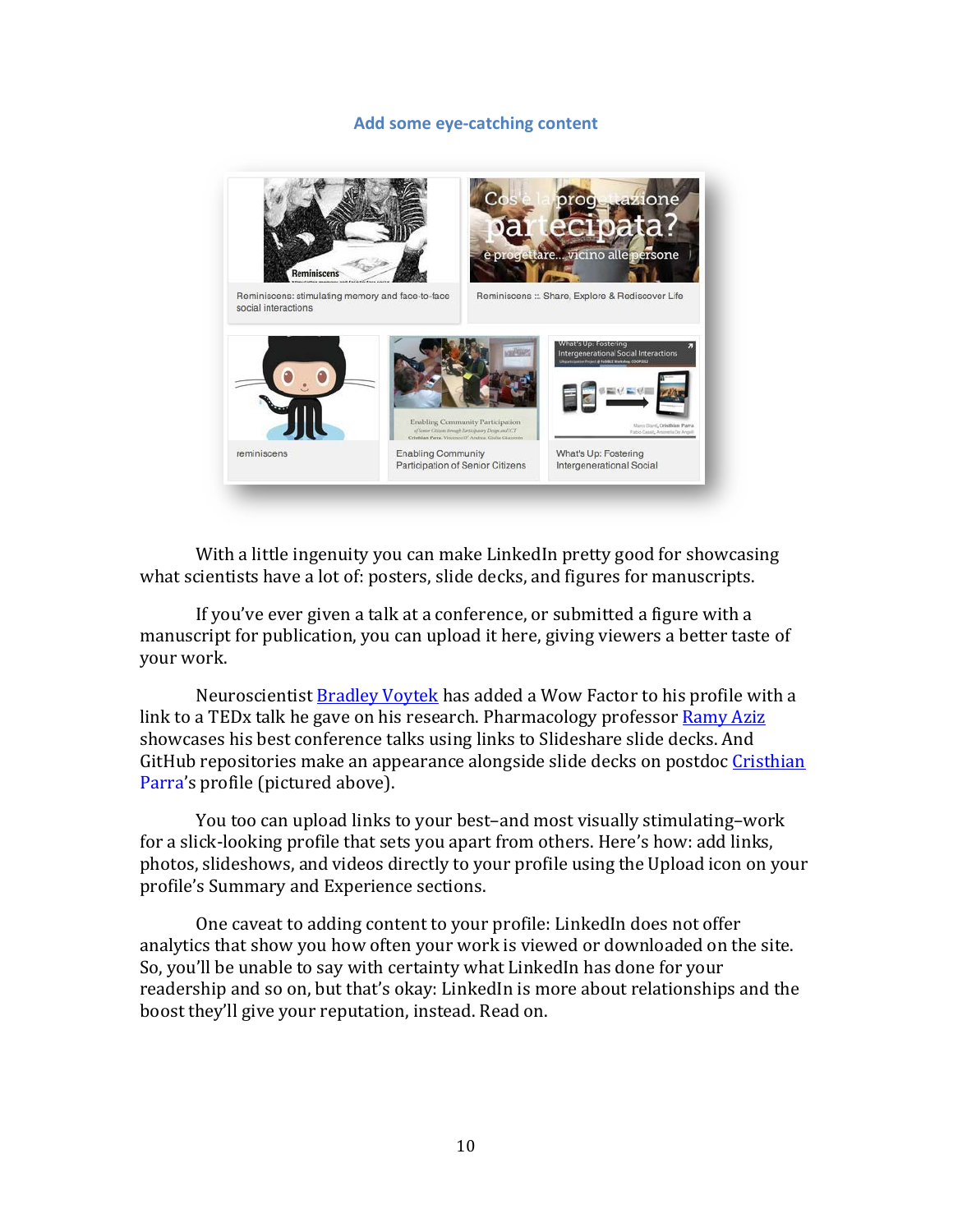#### **Step 3: Connect with other researchers**

<span id="page-11-0"></span>Connecting with other researchers on LinkedIn is just one more way to build an audience for your research. Connections help you maintain relationships with past and current colleagues, who are likely interested in the work you're doing and want to read about it.



It's surprisingly easy to find people you already know and add them toyour network on LinkedIn.

Use the Add Connections tab in the top right corner of your profile to connect LinkedIn to your email account.

LinkedIn then suggests Connections based on your contacts. An important rule to follow for LinkedIn is to only select Connections you actually know and feel comfortable asking to keep in touch (former collaborators, co-workers, and friends are good choices).

When Connecting, it's a nice touch to send a message saying hello. Networking i[s all about building meaningful relationships,](http://www.academics.com/science/networking_for_a_successful_career_in_academia_30577.html) not how many people you have in your virtual Rolodex.

#### **Limitations**

<span id="page-11-1"></span>LinkedIn is a decent tool for professional visibility, but it's not without its headaches. Chief among them is that it's yet another information silo. (And that's why you're setting up a profile that's going to be easy to maintain, so you don't have to update it but once a year.) LinkedIn's also overzealous with their notification emails, sending more in a month than most of us would care to receive in a year. [Luckily, they're easy to turn off; check out this blog post for a short-and-sweet how](http://blog.impactstory.org/linkedin-networking/)[to.](http://blog.impactstory.org/linkedin-networking/)

#### **Add to your best work**

<span id="page-11-2"></span>First things first: get at least three of your most important publications onto your profile, add some eye-catching content, then rearrange your profile sections so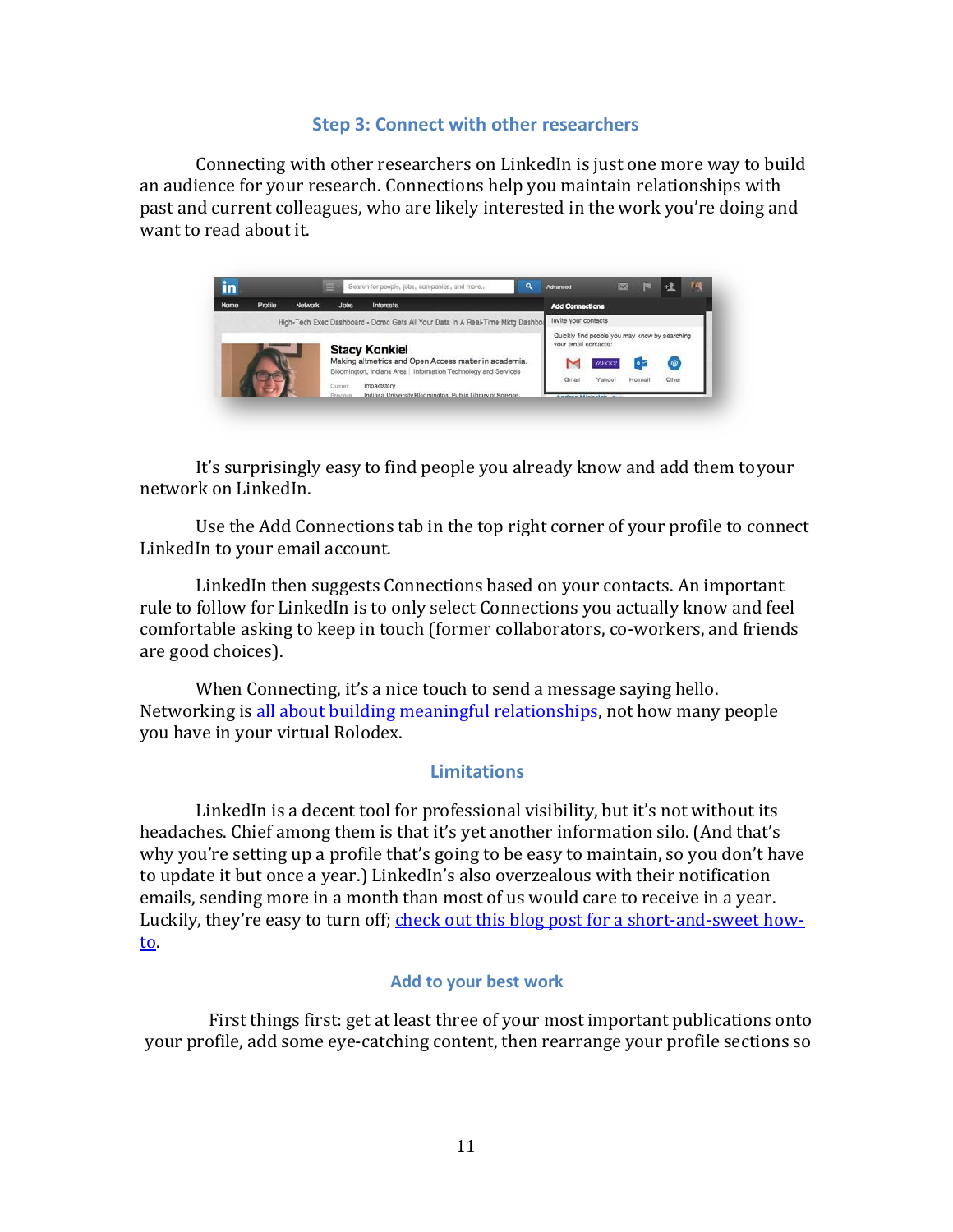<span id="page-12-0"></span>your Publications get prime real estate next to the most visually-stimulating pieces on your profile.

#### **Make yourself more "googleable"**

Next, you need to make it easy for others to view your profile. What good is a killer LinkedIn profile if no one can find it, or if your profile is so locked down they can only see your name?

Check your "public profile" settings (go to Privacy & Settings > Edit your public profile) to make sure people can see what you want them to. What might others want to see? Your past experience, summary, and education, for starters; also include your best publications.

Next, double-check your settings by signing out of LinkedIn completely and searching for yourself on both LinkedIn and Google.

#### **Expand your network**

<span id="page-12-1"></span>Finally, let's expand your network by requesting an introduction to a new contact. If done correctly, it can get your name recognized with important researchers.

Here's an example of how that would work: I'm not currently Connected to genomics researcher Mike Eisen on LinkedIn, but let's say I want to collaborate with him to do some research on a great idea I have.

The first thing I need to do to connect with him is find a contact that we have in common.

So, I visit Mike's profile. On the left-hand side is a "How You're Connected" graphic. I can scroll through the list of contacts we have in



common to find a suitable middleman–Mendeley's William Gunn.

Next, I would click on the "Ask William about Mike" link. In the dialog box that appears, I'd write my request for an introduction and send it to William. The request should follow three key rules:

#### *Be specific*

William might take 10 minutes out of his day to write a recommendation for me, so I shouldn't waste his time. That means telling him exactly why I want to meet Mike: what Mike does that interests me (he's a genomics researcher), and what I'm looking to get out of an introduction (an opportunity to tell him about my great research idea: widgets for genomics researchers).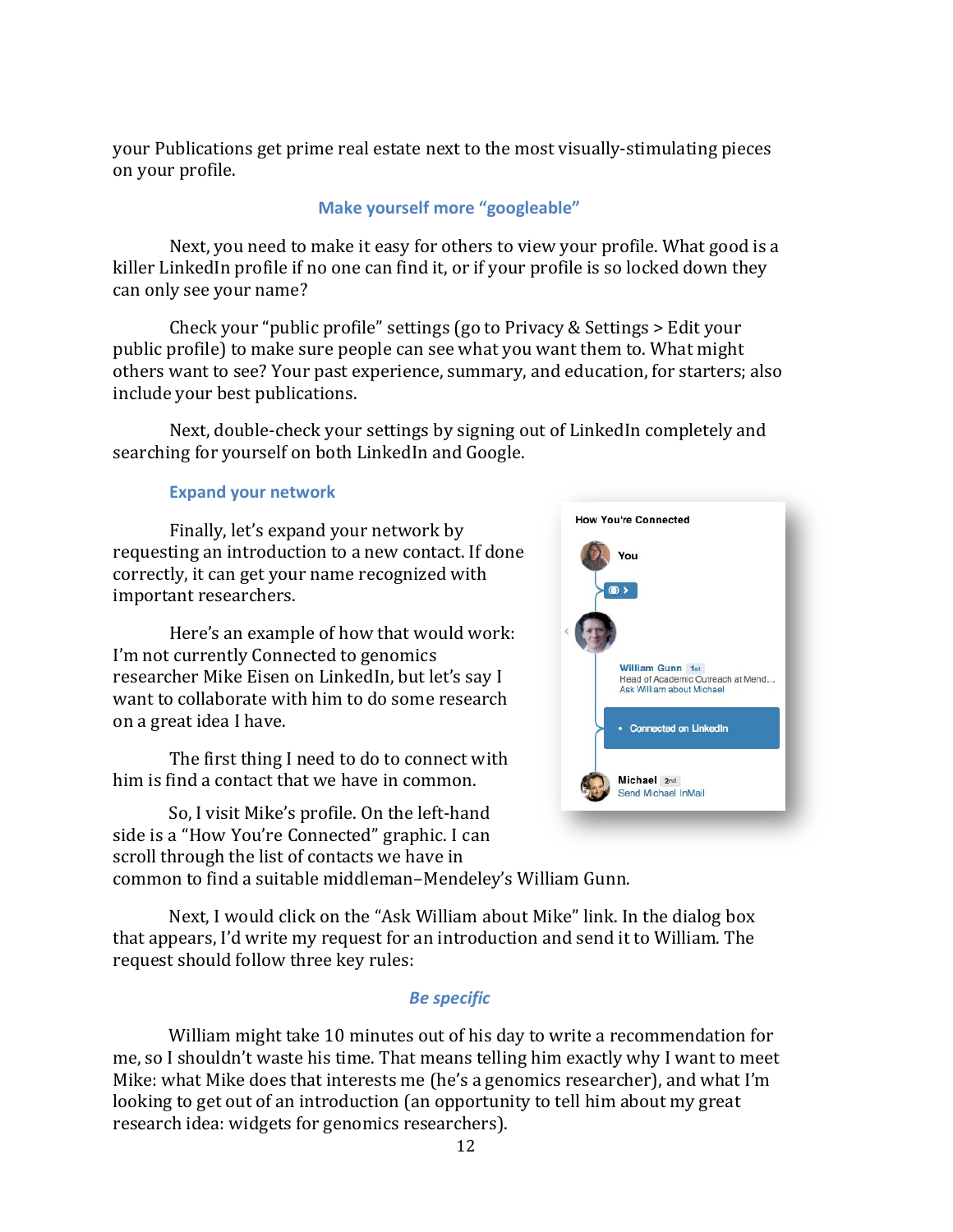#### *Include a "pitch" as to why an introduction would be valuable*

Likewise, I should make it clear what Mike would get out of meeting me. What do I bring to the table? In this case, it'd be the chance to learn about a wellreceived new widget, and a future NSF grant opportunity.

#### *Show appreciation, and also provide William with an "easy out"*

William's time is valuable, so I should make it clear that I'm thankful that he's considering writing an Introduction. A good way to do that in addition to saying thanks is to give him a way to beg off without feeling too guilty.

Two additional rules for special scenarios are: 1) If we didn't know each other well, I'd want to remind William how we met, and 2) If William does introduce Mike and I, I should follow up with an update and thanks.

An example introduction request can be found [on this blog post.](http://blog.impactstory.org/linkedin-networking/)

One final note: keep your requests for introductions to "2nd degree connections"–that is, friends of friends–because your chances of getting a meaningful introduction to a stranger through a friend of a friend of a friend [depends on too many variables to be successful.](http://www.forbes.com/sites/nextavenue/2013/07/16/how-to-ask-for-a-linkedin-introduction-and-get-one/)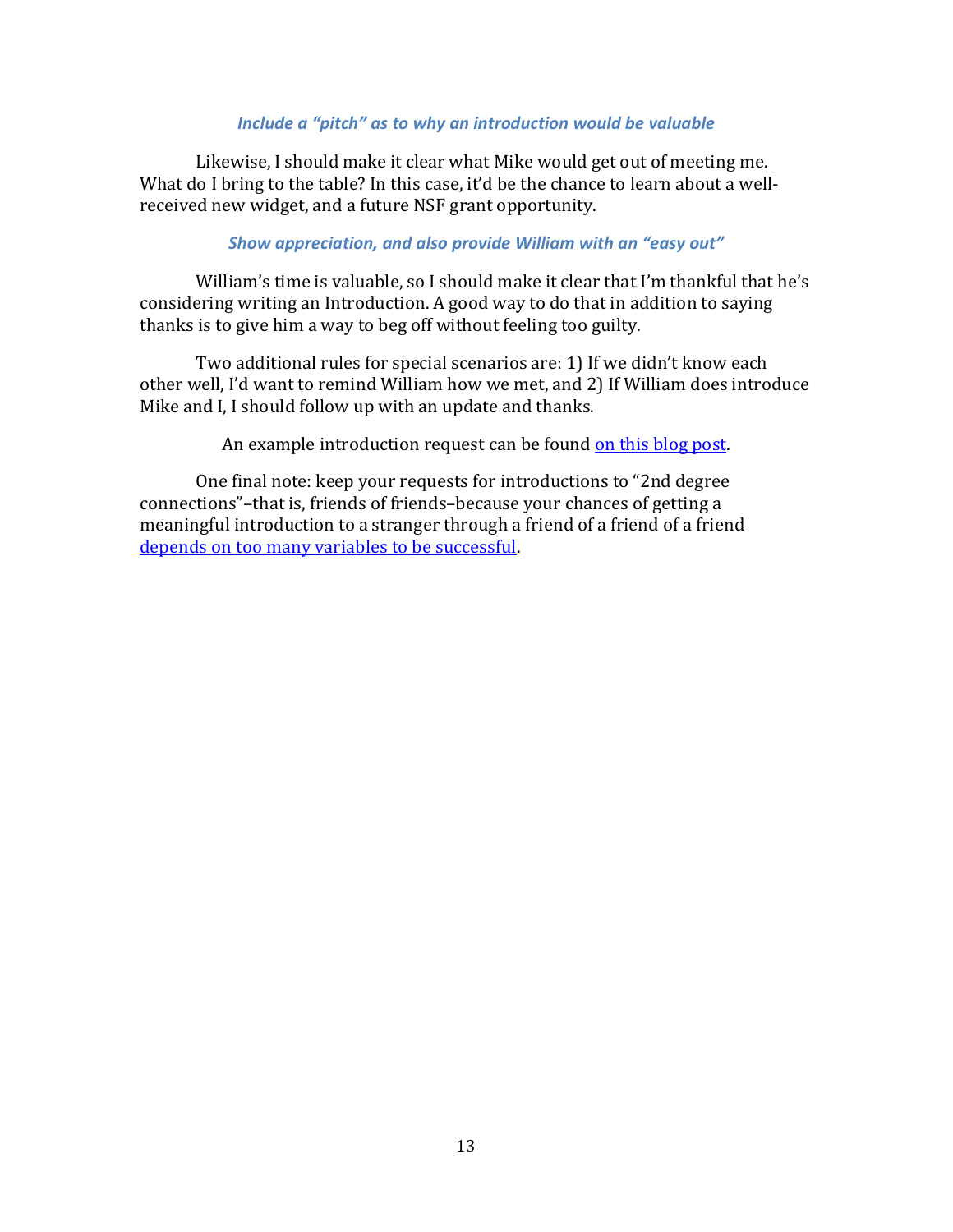## **Create a Google Scholar Profile**

<span id="page-14-0"></span>We've covered two of academia's most popular social networks for the so far. Let's now dig into the research platform that's [most often used](http://www.nature.com/news/online-collaboration-scientists-and-the-social-network-1.15711) by researchers: **Google Scholar**.

|                                                                              | <b>Albert Einstein</b><br>Institute of Advanced Studies, Princeton<br>Physics<br>No verified email                     | Follow * |      | Google Scholar                    |                     | Q                  |
|------------------------------------------------------------------------------|------------------------------------------------------------------------------------------------------------------------|----------|------|-----------------------------------|---------------------|--------------------|
|                                                                              |                                                                                                                        |          |      | <b>Citation indices</b>           | All                 | Since 2009         |
| $1 - 20$<br>Title                                                            |                                                                                                                        | Cited by | Year | Citations<br>h-index<br>i10-index | 86302<br>103<br>362 | 28107<br>62<br>197 |
| complete?<br>A Einstein, B Podolsky, N Rosen<br>Physical review 47 (10), 777 | Can quantum-mechanical description of physical reality be considered                                                   | 12721    | 1935 | 2008<br>2009                      | 2010<br>2011        | 2012 2013          |
| heurischen Gesichtpunkt<br>A Einstein<br>Ann. Phys. 17, 132-148              | Uber einen die Erzeugung und Verwandlung des Lichtes betreffenden                                                      | $7091 *$ | 1905 |                                   |                     |                    |
| A Finstein<br>Annalen der Physik 17, 549-560                                 | On the movement of small particles suspended in stationary liquids required<br>by the molecular-kinetic theory of heat | 5622     | 1905 |                                   |                     |                    |
| Zur Elektrodynamik bewegter Körper<br>A Einstein                             |                                                                                                                        | 3761     |      |                                   |                     |                    |

Google Scholar is a popular way to showcase your papers and the citations they've received. Google Scholar also calculates a platform-dependent h-index, which many researchers love to track (for better o[r for worse\)](http://blog.impactstory.org/four-great-reasons-to-stop-caring-so-much-about-the-h-index/).

In today's challenge, we're going to get you onto Google Scholar, so you can up your scholarly SEO (aka "googleability"), more easily share your publications with new readers, and discover new citations to your work.

#### **Step 1: Create your basic profile**

Log on to [scholar.google.com](http://scholar.google.com/) and click the "My Citations" link at the top of the page to get your account setup started.

On the first screen, add your affiliation information and university email address, so Google Scholar can confirm your account. Add keywords that are relevant to your research interests, so others can find you when browsing a subject area. Provide a link to your university homepage, if you have one.

Click "Next Step," and--that's it! Your basic profile is done. Now, let's add some publications to it.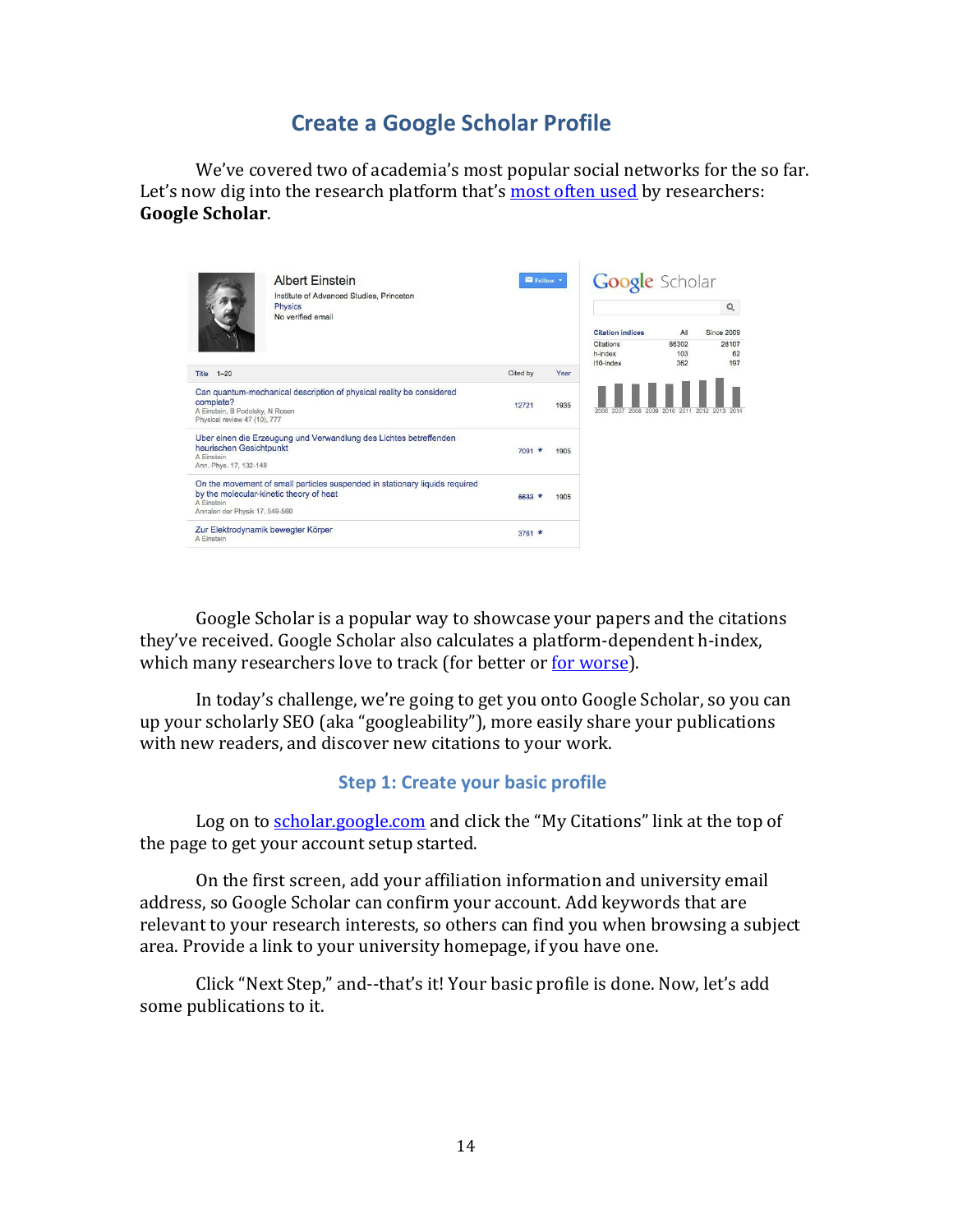#### **Step 2: Add publications**

<span id="page-15-0"></span>

| Google                                                   | author:"Stacy Konkiel"                                                                                                                                                                                                                                                                                                   | $\mathbf{Q}_i$                   |
|----------------------------------------------------------|--------------------------------------------------------------------------------------------------------------------------------------------------------------------------------------------------------------------------------------------------------------------------------------------------------------------------|----------------------------------|
| Scholar                                                  | Stop 1: Profile                                                                                                                                                                                                                                                                                                          | Step 2: Articles Step 3: Updates |
| Add article groups<br>Add articles                       | Find articles that you've written and add them to your profile. Later, you can edit or delete the articles in your profile or<br>add more articles to your profile.                                                                                                                                                      |                                  |
|                                                          | <b>Stacy Konkiel</b>                                                                                                                                                                                                                                                                                                     |                                  |
| Currently added:<br>Articles <sub>0</sub><br>Citations 0 | New opportunities for repositories in the age of altmetrics<br>S Konkiel, D Scherer - Bulletin of the American Society for Information Science , 2013<br>Tracking citations and altmetrics for research data: Challenges and opportunities<br>S Konkiel - Bulletin of the American Society for Information Science  2013 |                                  |
|                                                          | See all articles<br>Add all 19 articles                                                                                                                                                                                                                                                                                  |                                  |
|                                                          | Skip this step                                                                                                                                                                                                                                                                                                           | $1.1 \leq$                       |
|                                                          | Dates and citation counts are estimated and are determined automatically by a computer program.                                                                                                                                                                                                                          |                                  |
|                                                          | Privacy & Terms<br>My Citations<br>About Google Scholar<br>Help                                                                                                                                                                                                                                                          |                                  |

Google has likely already been indexing your work for some time now as part of their mission as a scholarly search engine. So, this step is pretty easy, compared to what it takes to get your work on to Academia.edu and ResearchGate.

Google Scholar will provide you with a list of publications they think belong to you. You'll need to read through the list of publications that it suggests as yours and select which ones you want to add to your profile.

Beware--if you have a common name, it's likely there's some publications in this list that don't belong to you. And there's also possibly content that you don't want on your profile because it's not a scholarly article, or is not representative of your current research path, and so on.

Read through the publications list and deselect any that you do not want to add to your profile (like the below newsletter item that Google Scholar thinks is a scholarly article). Then click the grey "Add" button at the top of your profile.

| Scholar                                                             | Step 1: Profile<br>Remove<br>Add.<br>Select                                                                                                                                                                                                                         | Step 2: Articles<br>Step 3: Updates |
|---------------------------------------------------------------------|---------------------------------------------------------------------------------------------------------------------------------------------------------------------------------------------------------------------------------------------------------------------|-------------------------------------|
| Add article groups<br>Add articles                                  | Find articles that you've written and add them to your profile. Later, you can edit or delete the articles in your profile or<br>add more articles to your profile.<br>New opportunities for repositories in the age of altmetrics                                  |                                     |
| Currently added:<br>Articles <sub>0</sub><br>Citations <sub>0</sub> | S Konkiel, D Scherer - Bulletin of the American Society for Information Science , 2013.<br>Tracking citations and altmetrics for research data: Challenges and opportunities<br>S Konkiel - Bulletin of the American Society for Information Science , 2013         |                                     |
| Deselect                                                            | Altmetrics: A 21st-Century Solution to Determining Research Quality<br>S KONKIEL - Online searcher, 2013                                                                                                                                                            |                                     |
| any<br>publications                                                 | SEAD Virtual Archive: Building a Federation of Institutional Repositories for Long-Term Data Preservation in Sustainability Science<br>$\overline{\mathscr{L}}$<br>B Plale, RH McDonald, K Chandrasekar, I Kouper - International Journal of Digital Curation, 2013 |                                     |
| vou don't                                                           | <b>Altmetrics: An App Review</b><br>S Konkiel - 2012                                                                                                                                                                                                                |                                     |
| want added<br>to your                                               | $\overline{\mathscr{L}}$<br>Robust Altmetrics as a Framework for Measuring Item Usage and Researcher Impact in Institutional Repositories<br>S Konkiel - 2012                                                                                                       |                                     |
| profile                                                             | New Social Science Research Commons Launches at IU Bloomington<br>S Konkiel - InULA Notes: Indiana University Librarians Association, 2013                                                                                                                          |                                     |
|                                                                     | Collaborate, Automate, Prepare, Prioritize: Creating Metadata for Legacy Research Data<br>Kouper, SR Konkiel, JA Liss, JL Hardesty                                                                                                                                  |                                     |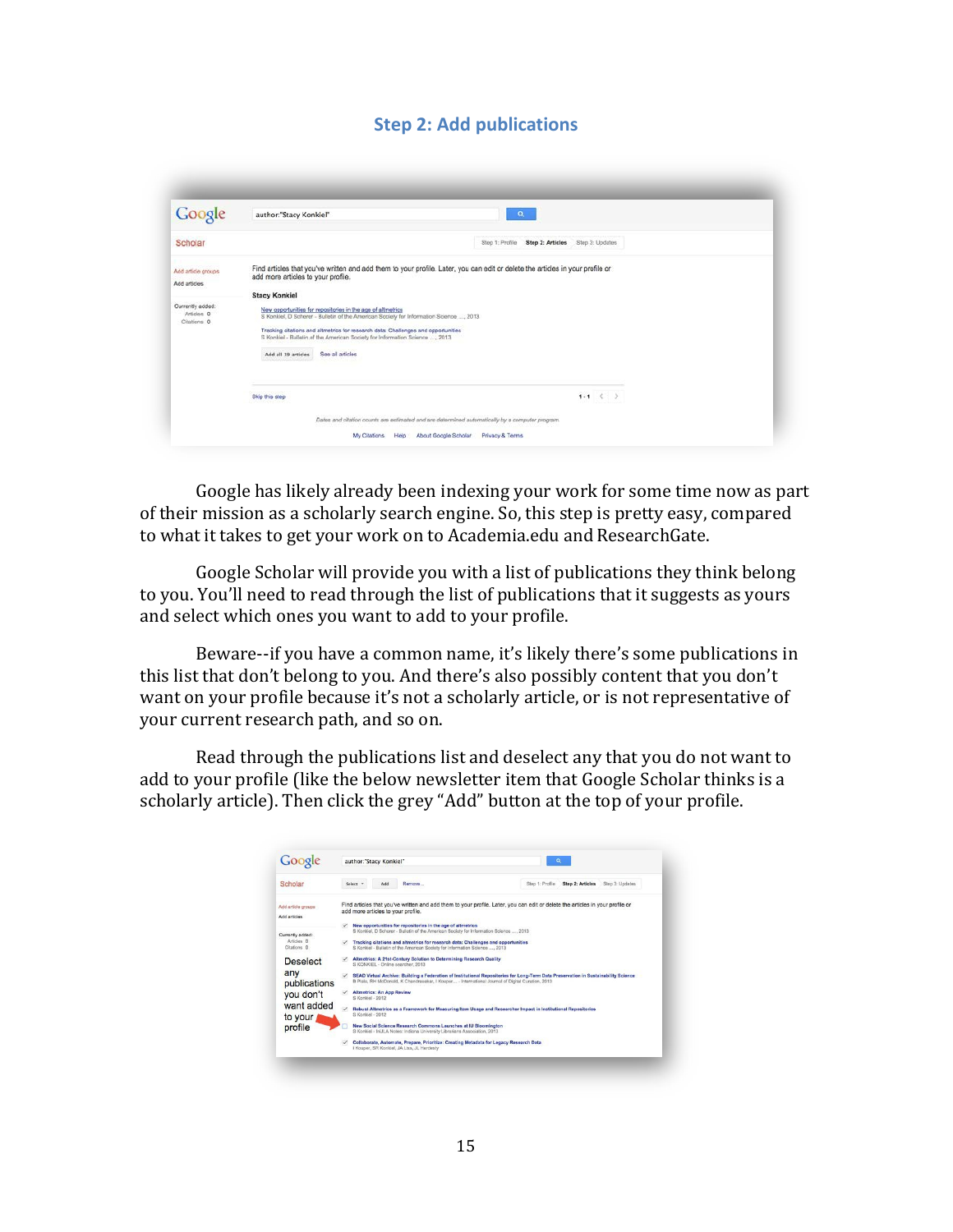Next, confirm you want Google to automatically add new publications toyour profile in the future. If you've got a very common name, note that this might add publications you didn't author to your profile. But if you're a prolific author, it can be worth it for the time it saves you approving new articles every month.

Your profile is now almost complete! Two more steps: add a photo by clicking the "Change Photo" link on your profile homepage, and set your private profile to "Public."

#### **Step 3: Make your profile public**

<span id="page-16-1"></span><span id="page-16-0"></span>Your profile is private if you've just created it. Change your profile visibility by clicking "Edit" next to "My profile is private" and then selecting "My profile is public" in the drop-down box.

|                            | Director of Marketing & Research, Impactstory<br>Altmetrics, Scientometrics                                                              | Digital Libraries, Data Sharing and Preservation, Institutional Repositories, |           | Google Scholar              |     |                   | Q        |
|----------------------------|------------------------------------------------------------------------------------------------------------------------------------------|-------------------------------------------------------------------------------|-----------|-----------------------------|-----|-------------------|----------|
|                            | Verified email at impactstory.org - Homepage                                                                                             |                                                                               |           | <b>Citation indices</b>     | All | <b>Since 2009</b> |          |
|                            | My profile is public                                                                                                                     | Add a suggested                                                               |           | Citations                   | 33  |                   | 33       |
| Change photo               |                                                                                                                                          | co-author to<br>your profile here                                             |           | h-index<br>i10-index        |     |                   |          |
| Add<br>Title               | $\equiv$ More<br>$1 - 20$                                                                                                                |                                                                               | Year      |                             |     |                   |          |
| S Konkiel, D Scherer       | New Opportunities for Repositories in the Age of Altmetrics<br>Bulletin of the Association for Information Science and Technology 39 (4) |                                                                               | 18        | 2013 2014<br>Add co-authors |     |                   |          |
|                            | Tracking citations and altmetrics for research data: Challenges and                                                                      |                                                                               |           | <b>Heather Piwowar</b>      |     | $+$               | $\times$ |
| opportunities<br>S Konkiel | Bulletin of the American Society for Information Science and Technology 39                                                               |                                                                               | 5<br>2013 | <b>Brian Westra</b>         |     | $+$               | $\times$ |
|                            | Altmetrics: A 21st-Century Solution to Determining Research Quality                                                                      |                                                                               |           | Lisa Johnston               |     | $+$               | $\times$ |

#### **Bonus: Add co-authors**

While your profile is technically complete, you'll want to take advantage of Google Scholar's built-in co-authorship network. Adding co-authors is a good way to let others know you're now on Google Scholar, and will be useful later on in the Challenge, when we set up automatic alerts that can help you stay on top of new research in your field.

To add a suggested co-author, find the "Add Co-authors" section on the top right-hand section of your profile, and then click the plus-sign next to each coauthor you want to add.

That's it! Now you've got a Google Scholar profile that helps you track when your work has been cited both in the peer-reviewed literature and, and is yet another scholarly landing page that'll connect others with your publications. The best part? Google Scholar's pretty good at automatically adding new stuff to your profile, meaning you won't have to do a lot of work to keep it up.